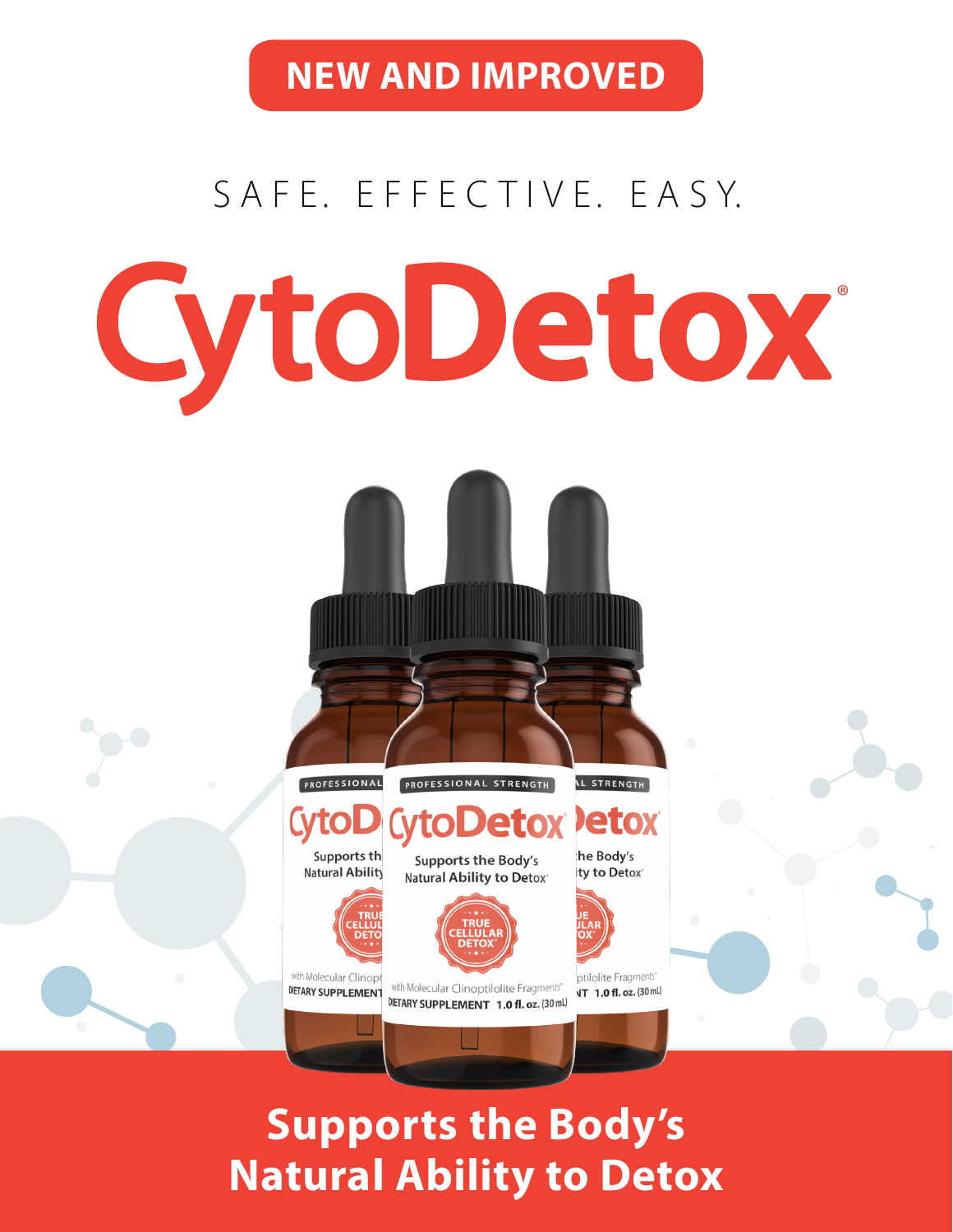#### **OUR TOXIC STATE AND DIS-EASE**

In 1974, the World Health Organization stated that environmental toxins create approximately 84% of all chronic diseases. Over the past 40 years this number has increased dramatically. Cellular toxicity is one of the major epidemics of this lifetime, and remains an underlying cause of numerous health issues.

In our modern toxic world, any health conscious consumer would agree that periodic detoxification is wise and needed. The market abounds with detox products declaring to rid the body of dangerous toxins, yet proven science and real results are scarce. Enter CytoDetox, a breakthrough, scientifically proven product that is revolutionizing the concept of detox and changing lives around the world.

#### **THE SCIENCE AND POWER OF NATURE**

CytoDetox is a cutting-edge way to support the removal of environmental toxins like heavy metals, chemicals, pesticides and biotoxins at the cellular level, safely and 100% naturally. CytoDetox contains Molecular Clinoptilolite Fragments that come from zeolites. Zeolites (clinoptilolite) are natural minerals formed from fossilized volcanic ash and seawater that are known as nature's detoxifier for the environment.

Zeolites are negatively charged with a honeycomb-like cage structure that binds and traps toxins. CytoDetox is one-of-a-kind product with both water-soluble and insoluble zeolite molecules places in a liposomal formula.

CytoDetox is the first nutraceutical to combine these two technologies (Molecular Clinoptilolite Fragments and Liposomes) to support your bodies natural ability to detoxify naturally and safely.

CytoDetox uses a patent-pending process to deliver the first truly purified and water-soluble Molecular Clinoptilolite Fragments.

- Liquid Chromatography Mass Spectroscopy (LC-MS) analysis has proven the Molecular Clinoptilolite Fragments are water soluble and range in molecular weight between 200 and 2000 daltons (more than 10 times the molecular weight that is able to cross a cells mitochondrial membrane\*\* ).
- CytoDetox clinoptilolite molecules range in size from approximately 1 to over 1000 nanometers, creating various cage structures with the ability to bind larger quantities of toxins in different body systems.
- Unique Molecular Clinoptilolite Liposome delivers soluble clinoptilolite directly into the lymph system and cells. CytoDetox is the ONLY and FIRST clinoptilolite detox support product to utilize liposomal technology for cellular delivery. Liposomes increase the efficacy and molecular concentration of every dose.
- Combines two powerful true binders together: Molecular Clinoptilolite Fragments and Fulvates, delivered through Liposomal Cellular Transport Technology™ (LCTT).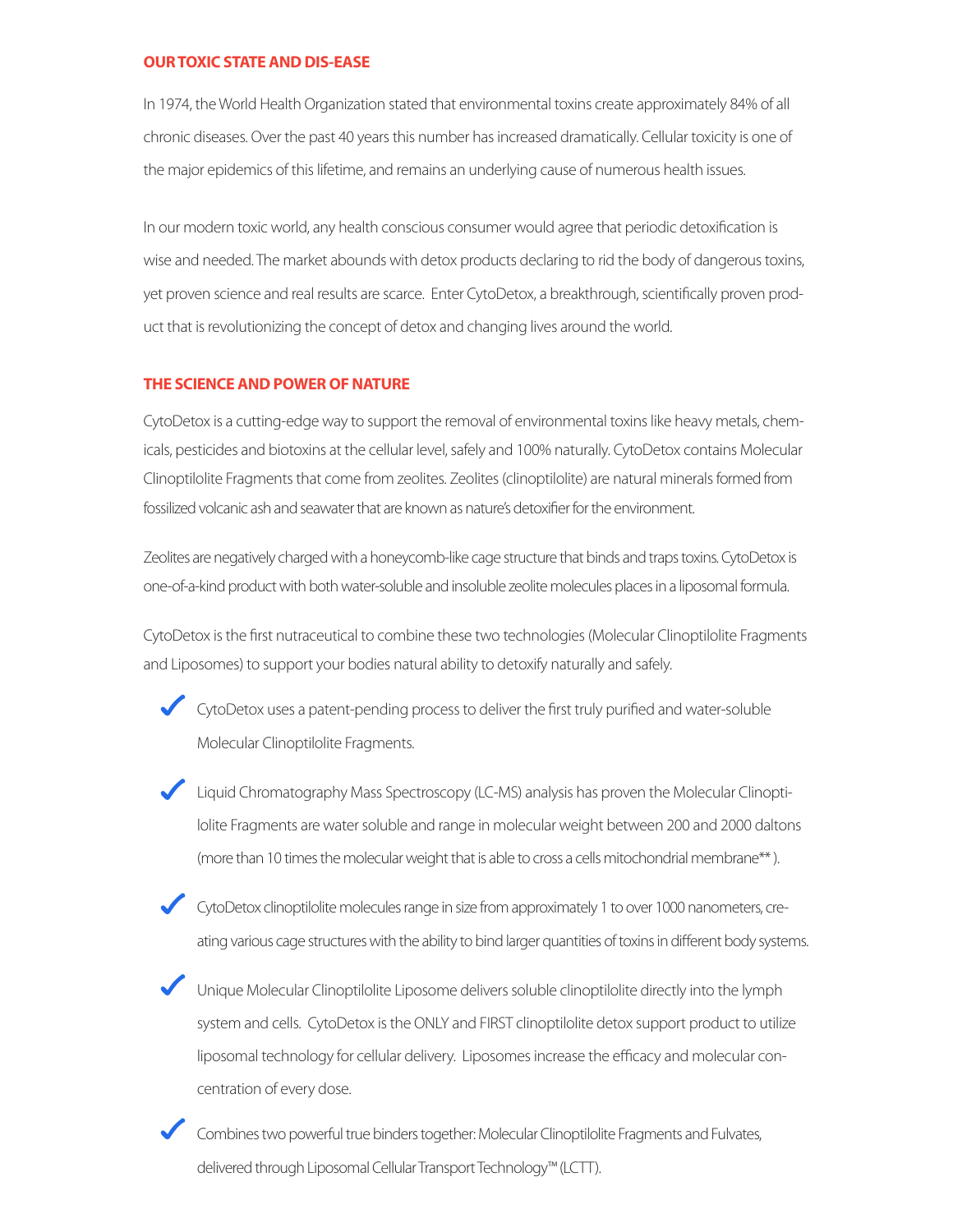#### **THE HISTORY OF ZEOLITE IN THE ENVIRONMENT**

Zeolite is known as nature's detoxifier for the environment. From a 'birds-eye' perspective, this mineral, zeolite clinoptilolite is formed from a chemical reaction between volcanic ash and saline water<sup>1</sup>. This reaction, which can take up to 50,000 years to complete<sup>2</sup>, creates a honeycomb porous cage structure with a natural negative charge. This natural structure acts like a sieve for toxins in the environment<sup>3,4,5</sup>.

In the last decade, the use of zeolites has become more advanced than ever in the natural health field with great results and research. Internal benefits have become more prominent with the use of micronized powders and water suspensions. Imagine having the power of this mineral that moves beyond your mouth, stomach and colon.

#### **MOLECULAR CLINOPTILOLITE FRAGMENTS™**

Recently, a patent-pending proprietary process has been introduced and scientifically proven to fragment zeolite into smaller structures and cages (Molecular Clinoptillolite Fragments). These Molecular Clinoptillolite Fragments are pure water-soluble particles of the natural crystal structure which are small enough in size that they can permeate membranes such as the gut and blood-brain barrier.\*\*

This process of fragmentation is proven with the highest levels of analytical science. Liquid Chromatography Mass Spectroscopy (LC-MS) analysis has proven the particles created are water soluble and range in size between 200 and 2000 daltons. More than 10 times smaller than is able to cross a cells mitochondrial

membrane.\*\* After thorough testing, the molecular clinoptilolite fragments found in solution are the correct molecular weight needed to maintain cage like structure(s). The fingerprint of the molecular clinoptilolite fragments was confirmed by multiple LC-MS analyses.

To further ensure CytoDetox crosses cellular membranes at the highest levels, we utilized a cellular delivery system developed by pharmaceutical companies called liposomal technology. This technology was developed to deliver drugs into the lymph, blood and targeted cells.



CytoDetox uses our patent-pending liposomal cellular transport technology™ to improve the fuly of soluble Molecular Clinoptilolite Fragments and larger insoluble clinoptilolite particles present beyond cellular barriers. Liposomes fuse with membranes, and then can release contents into the cell. The liposomes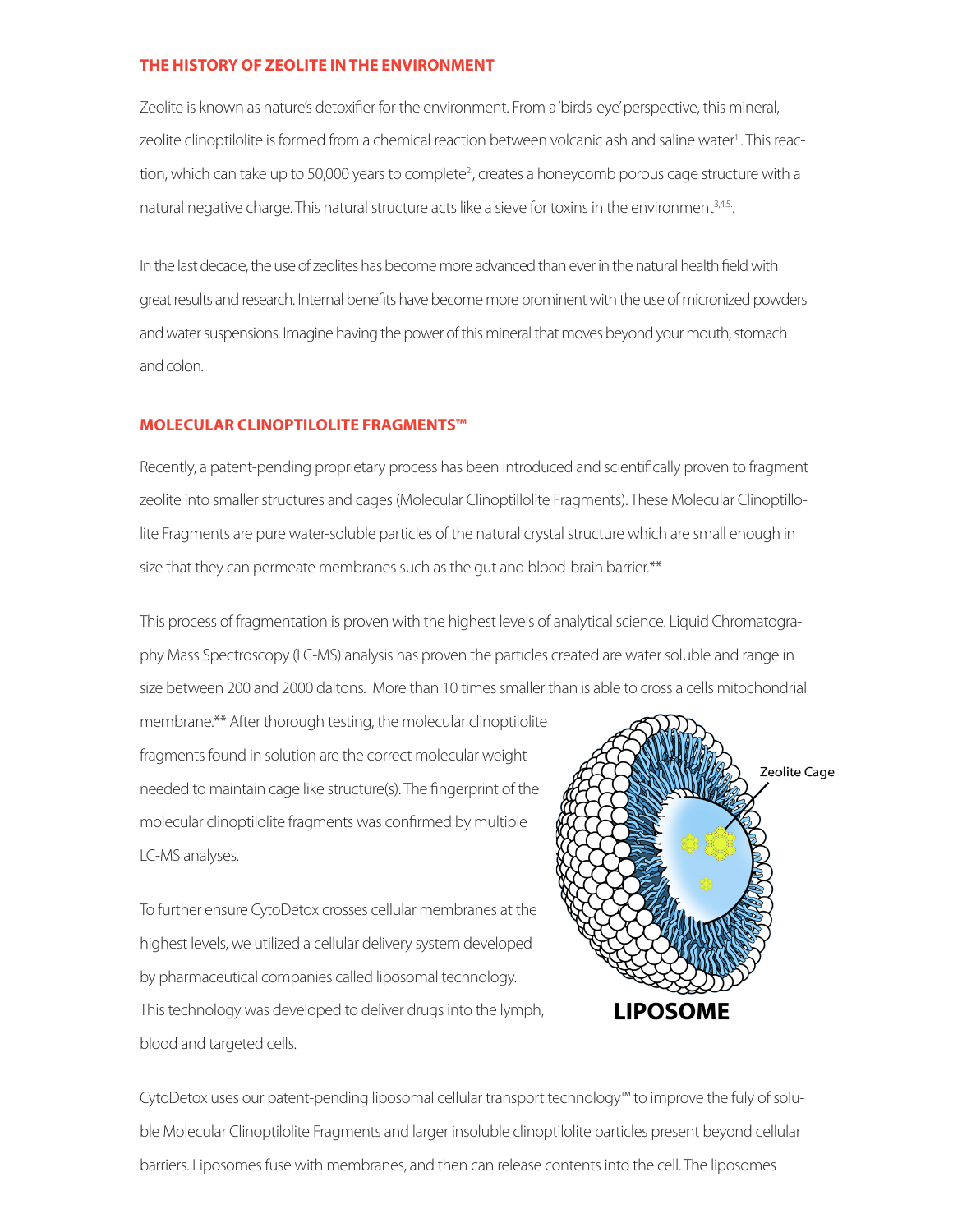present in CytoDetox are small and stable ranging in size from 20 to 250 nanometers. No other cliniptilolite or zeolite product is using this liposomal technology.

Also, the CytoDetox® solution has been tested for heavy metals and contains no detectable 'free' aluminum or heavy metal contamination. All of our Clinoptilolite is purified by a patent-pending process that exceeds all FDA and cGMP specifications for heavy metals.

By removing these heavy metal contaminants from the the cages, this process also increases the binding capacity of soluble Molecular Clinoptilolite Fragments and insoluble clinoptilolite particles. .

#### **SOLUBILITY**

CytoDetox contains water-soluble molecular clinoptilolite fragments (Clinoptiloite is part of the Zeolite family), as well as larger insoluble clinoptilolite particles with cleaned cages, and this is one of several reasons it is unique and effective.

In order to transform the zeolite crystal to a water-soluble crystal solution, the crystal needs to be broken down into the correct size and molecular weight to become water soluble.

During the process of creating the product, the challenge became breaking the crystal and creating molecular clinoptiloite fragments, while simultaneously making sure to preserve the cage-like structures necessary to maintain the ability to bind heavy metals and other toxins.

After thorough testing, the water soluble molecular clinoptilolite fragments found in solution are the correct size and molecular weight necessary to maintain cage like zeolite structure(s). The fingerprint of the molecular clinoptilolite fragments was confirmed by liquid chromatography and mass spectrometry (LC-MS) to range between 200 and 2000 daltons (more than 10 times the molecular weight that is able to cross a cells mitochondrial membrane).

#### **SIZE**

CytoDetox contains clinoptillolite that range in molecular size (not weight) from approximately 1 to over 1000 nanometers. This produces various sizes and clusters of cage structures that have the ability to bind larger quantities of toxins in different body systems.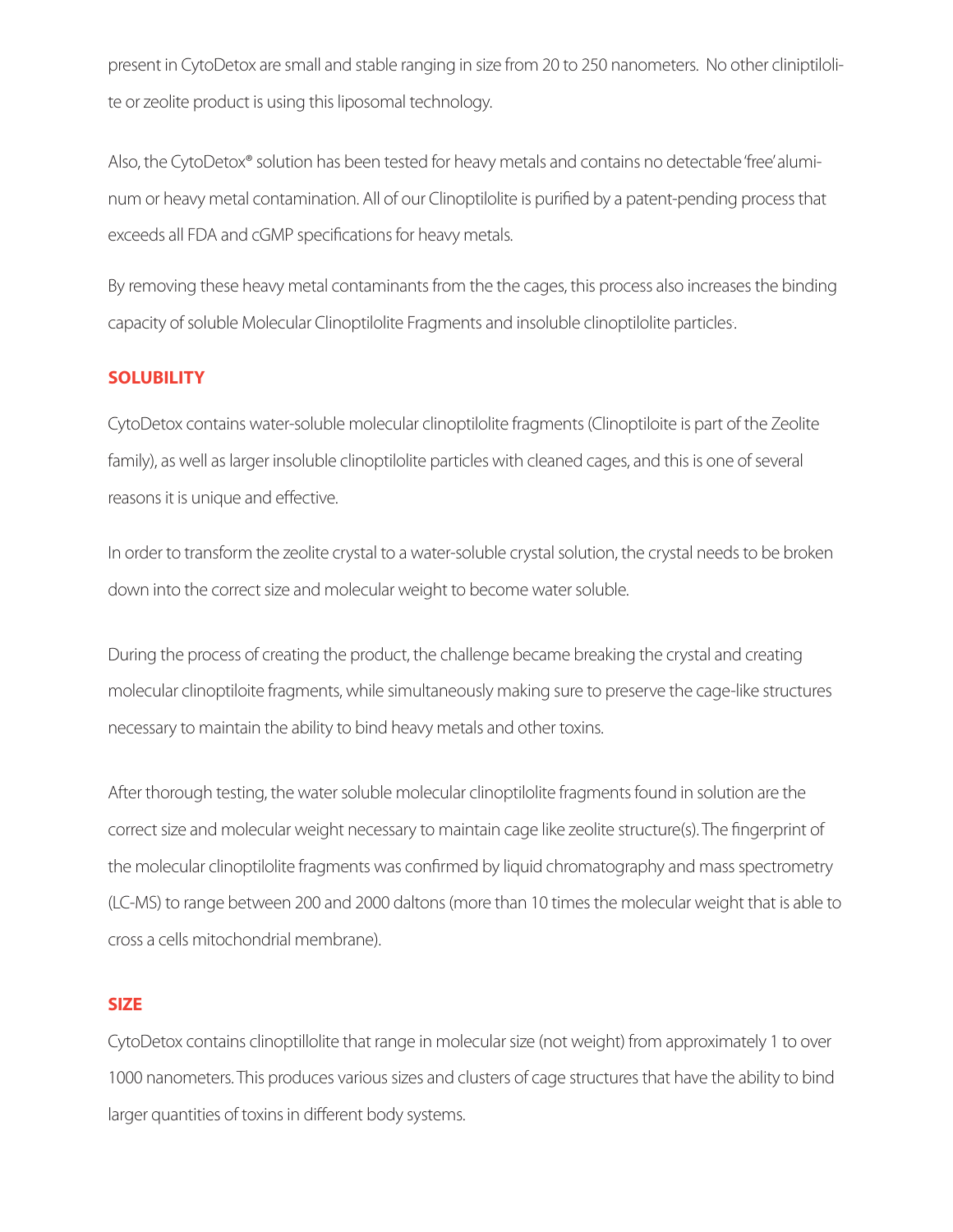#### **PURITY & TESTING**

Every batch of CytoDetox is tested with a full microbiological testing, according to strict industry requirements. Moreover, the lab operates according to the FDA, cGMP or GLP (good laboratory practices). The testing methodology used is United States Pharmacopeia (USP)/Bacterilogical Analytical Manual (BAM) and Association of Analytical Chemists (AOAC) methodologies. Our purified CytoDetox test results for heavy metals, and microorganisms surpass all specifications even at higher clinical concentrations.

#### **INCREASED BINDING MECHANISM AND CAPACITY WITH FULVATES**

To support the amazing discovery of molecular clinoptilolite fragments, the inventors combined a natural organic acid called fulvates to the CytoDetox formula. In the natural environment, the combination of organic acids like fulvates with zeolites increased heavy metal uptake and binding capacity.

Fulvates contain over 33 types of organic acids, amino acids and trace minerals all of which can be beneficial to our cells. . Similar to clinoptilolite fragments, fulvates are fragments derived from humates. Fulvates have increased solubility and lower molecular weight while retaining phenolic carboxylic acid groups. Therefore, fulvic acids can bind metals through a true chelation process. Also, research indicates that fulvates are a natural redox molecule with antioxidant capacity and may neutralize harmful free radical toxins in the body<sup>6</sup>.

#### **SAFE & NATURAL WHOLE-BODY DETOX SUPPORT**

CytoDetox provides an all-inclusive detox support system with water-soluble molecular clinoptilolite fragments, larger clinoptilolite molecules and fulvates with the ability to travel beyond the colon and liver, supporting your body's natural ability to detoxify throughout every cell. The clinoptilolite and liposomal technology contain ingredients provided by nature, with no know allergens or side effects, and start working immediately.

The clinoptilolite molecules have an exceedingly strong binding capacity to avoid toxin release and redistribution, a common problem in many other detoxification agents. This is why CytoDetox is known as a "true binder." CytoDetox is designed to assist the body to remove toxins blocking the body's natural state of excellent health $7$ .

#### \*\*These statements have not been evaluated by the Food and Drug Administration.

- 1. "Zeolite." Wikipedia. https://en.wikipedia.org/wiki/Zeolite.
- 2. "Zeolites". 1996. Cool.Conservation-Us.Org. http://cool.conservation-us.org/byorg/abbey/an/an20/an20-7/an20-702.html.
- 3. Graves, P.R. Jr. "Process for Fixing Lead-contaminated Ecologically Hazardous Industrial Waste Materials Using Clinoptilolite Zeolite." AGRIS: International Information System for the Agricultural Science and Technology. January 01, 1996. http:// agris.fao.org/agris-search/search.do?recordID=PH9611101.
- 4. Romero, Cecily. "Zeolite Membranes for Removal of Contaminants in Drinking Water." EPA. https://cfpub.epa.gov/ncer\_abstracts/index.cfm/fuseaction/display.highlight/abstract/1173.
- 5. Erdem, E., N. Karapinar, and R. Donat. "The Removal of Heavy Metal Cations by Natural Zeolites." Egyptian Journal of Med-

ical Human Genetics. September 25, 2004. https://www. sciencedirect.com/science/article/pii/S0021979704007416.

- 6. Van, C. E. "The Antiinflammatory Properties of Humic Substances: A Mini Review." Phytotherapy Research : PTR. June 2015. https://www.ncbi.nlm.nih.gov/pubmed/25732236.
- 7. Flowers, James L., Stewart A. Lonky, and Erik J. Deitsch. "Clinical Evidence Supporting the Use of an Activated Clinoptilolite Su | NDS." Open Access Journal of Sports Medicine. November 04, 2009. https://www.dovepress.com/clinical-evidence-supporting-the-use-of-an-activated-clinoptilolite-su-peer-reviewed-article-NDS.